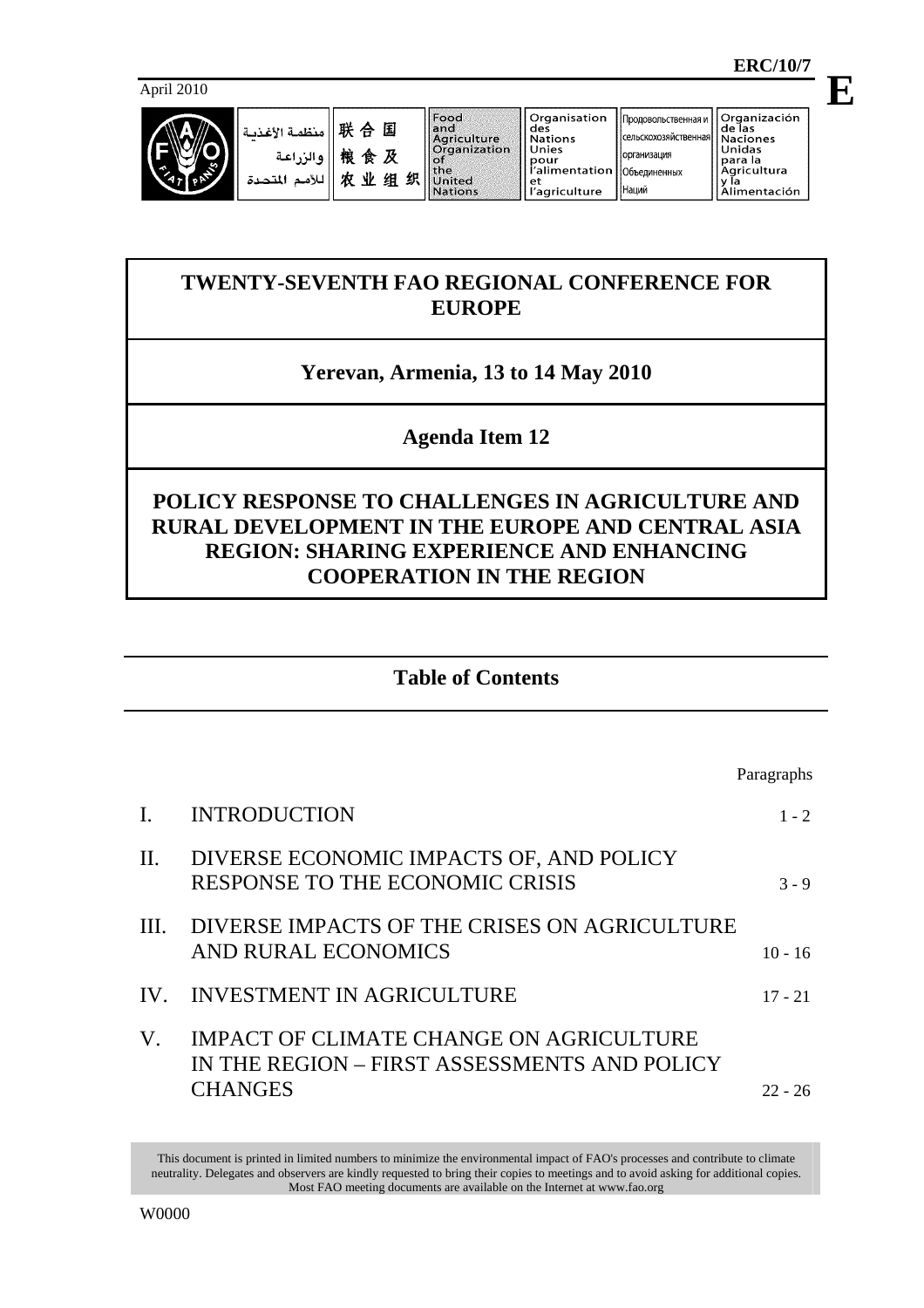| VI.         | EFFECTS OF THE FOOD PRICE AND MACROECONOMIC<br><b>CRISES ON FOOD SECURITY</b>                                                                                                                                                                        | $27 - 32$                                 |
|-------------|------------------------------------------------------------------------------------------------------------------------------------------------------------------------------------------------------------------------------------------------------|-------------------------------------------|
| A.          | REDUCTION IN THE QUANTITY AND/OR QUALITY OF FOOD<br><b>PURCHASES</b>                                                                                                                                                                                 | $27 - 28$                                 |
|             | B. LOSS OF EMPLOYMENT OR REDUCTION OF WAGES<br><b>AND INCOME</b>                                                                                                                                                                                     | 29                                        |
|             | C. MARKET DISRUPTION OR POLICY REACTION THAT<br><b>IMPAIRS AVAILABILITY</b>                                                                                                                                                                          | 30                                        |
|             | D. REDUCTION IN FOOD PRODUCTION                                                                                                                                                                                                                      | 31                                        |
| E.          | REDUCTION IN THE QUANTITY OF FOOD AID                                                                                                                                                                                                                | 32                                        |
|             | VII. POLICY PRIORITIES FOR DISCUSSION                                                                                                                                                                                                                | $33 - 58$                                 |
|             | A. PRUDENT USE OF LIMITED BUDGET RESOURCES                                                                                                                                                                                                           | $35 - 37$                                 |
| <b>B.</b>   | SHORT- VERSUS MEDIUM- AND LONG-TERM POLICY<br><b>PRIORITIES</b>                                                                                                                                                                                      | 38                                        |
| $C_{\cdot}$ | FOOD ASSISTANCE AND EARLY WARNING                                                                                                                                                                                                                    | 39                                        |
| D.          | FOOD PRODUCTION PROGRAMMES WITH INPUTS, CREDIT<br>AND EXTENSION EDUCATION PACKAGES                                                                                                                                                                   | 40                                        |
| E.          | <b>CONTINUATION OF REFORMS</b>                                                                                                                                                                                                                       | $41 - 44$                                 |
|             | F. WORLD TRADE ORGANIZATION (WTO) DOHA ROUND OF<br><b>TRADE NEGOTIATIONS</b>                                                                                                                                                                         | 45                                        |
| G.          | <b>LONG-TERM PRIORITIES</b><br>Stimulate economic growth<br>Enhance investment (public and private) and agriculture research and<br>development (R&D)<br>Improve market functioning to facilitate price transmission and integration<br>with markets | $46 - 55$<br>46<br>$47 - 49$<br>$50 - 52$ |
|             | Risk management tools for farmers<br>Enhance rural development and rural infrastructure investments<br>Invest in social protection or safety net measures                                                                                            | 53<br>54<br>55                            |
| Η.          | <b>CONCLUSIONS</b>                                                                                                                                                                                                                                   | $56 - 58$                                 |

VIII. REFERENCES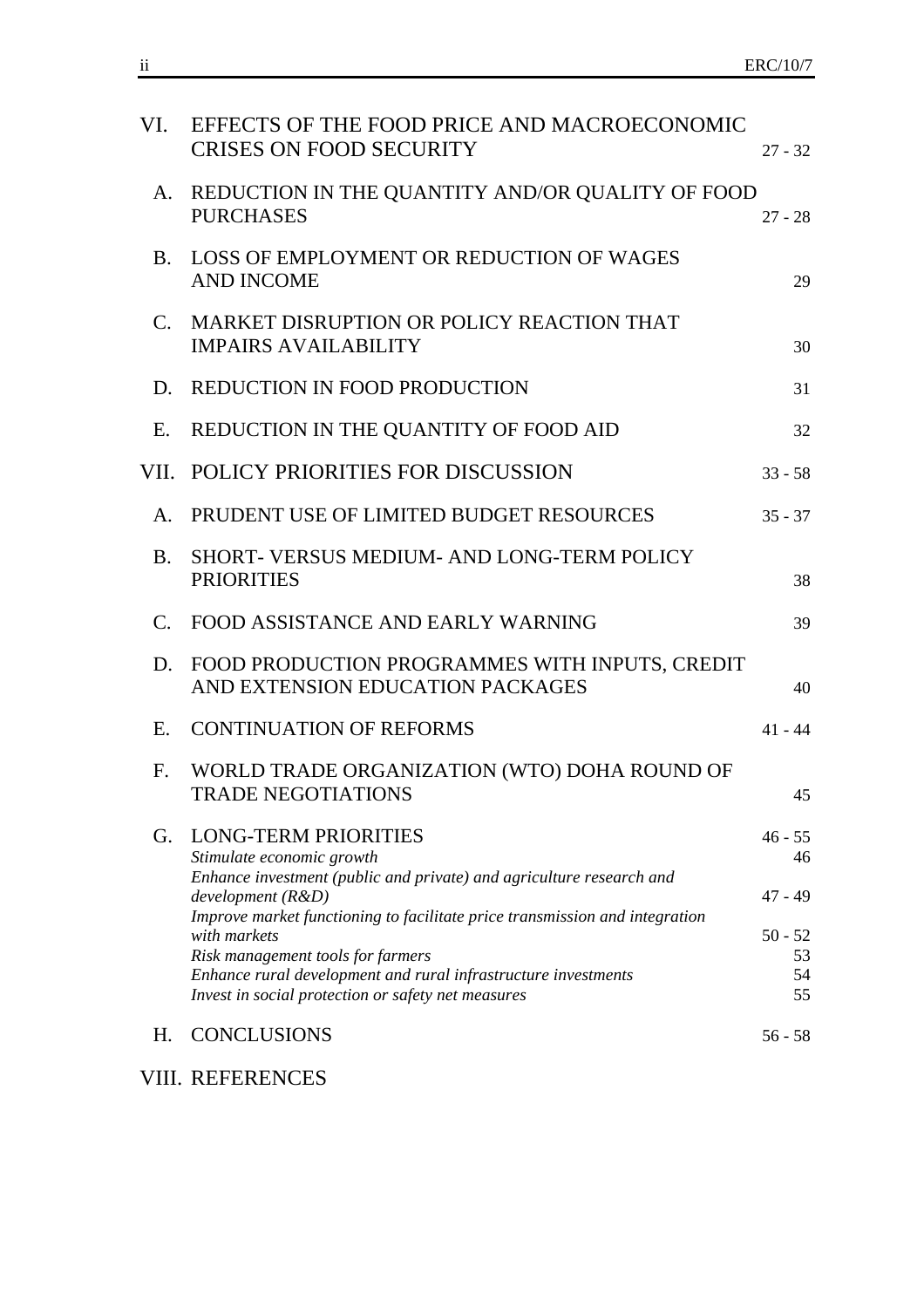# **I. INTRODUCTION**

1. The food and financial crises have lead to social problems and unrest in scores of countries, including some in Central and Eastern Europe and Central Asia, and have added almost 150 million people to the number of hungry and undernourished in the world while reversing progress towards the Millennium Development Goals (MDGs) hunger target. The Food and Agriculture Organization of the United Nations (FAO) estimates that the economic crisis added far more people to the number of undernourished than did the food crisis. The economic crisis that hit hardest in 2009 has severely depressed economic growth and the purchasing power of consumers, while also impacting food and agricultural markets through depressed demand, declining credit availability and increasing food insecurity. All of these shocks are more severe for low-income populations, especially in food-deficit countries.

2. International food commodity prices that peaked in mid-2008 fell substantially by early 2009 but rose again during the year (Figure 1). In coming years food prices are unlikely to return to the levels of 2002-2004.



**Figure 1. Food Price index compared with the 2002-2004 average** 

*Source: FAO Food Price Indices, March 2010* 

# **II. DIVERSE ECONOMIC IMPACTS OF, AND POLICY RESPONSE TO THE ECONOMIC CRISIS**

3. It is well recognized that the Central and Eastern Europe and Central Asia region encompasses a great deal of diversity. All countries have been through a transition of institutions and governance during the last twenty years but the initial conditions, transition policies and the pace and direction of reforms and restructuring varied greatly as did the consequences for the social and economic well-being of the populations. To highlight some of these differences and anticipate some of the implications for policy responses, this large and diverse group of countries is divided into three subgroups: the European Union New Member States (NMS), Other European (OEUR), and Transcaucasus/Central Asia (SCCA). As is clear from data, there is still much diversity within each group, so any generalization is likely to be incorrect.

4. The greatest degree of commonality is found in the European Union NMS that have adopted common policies and regulations of the European Union and undertook harmonization of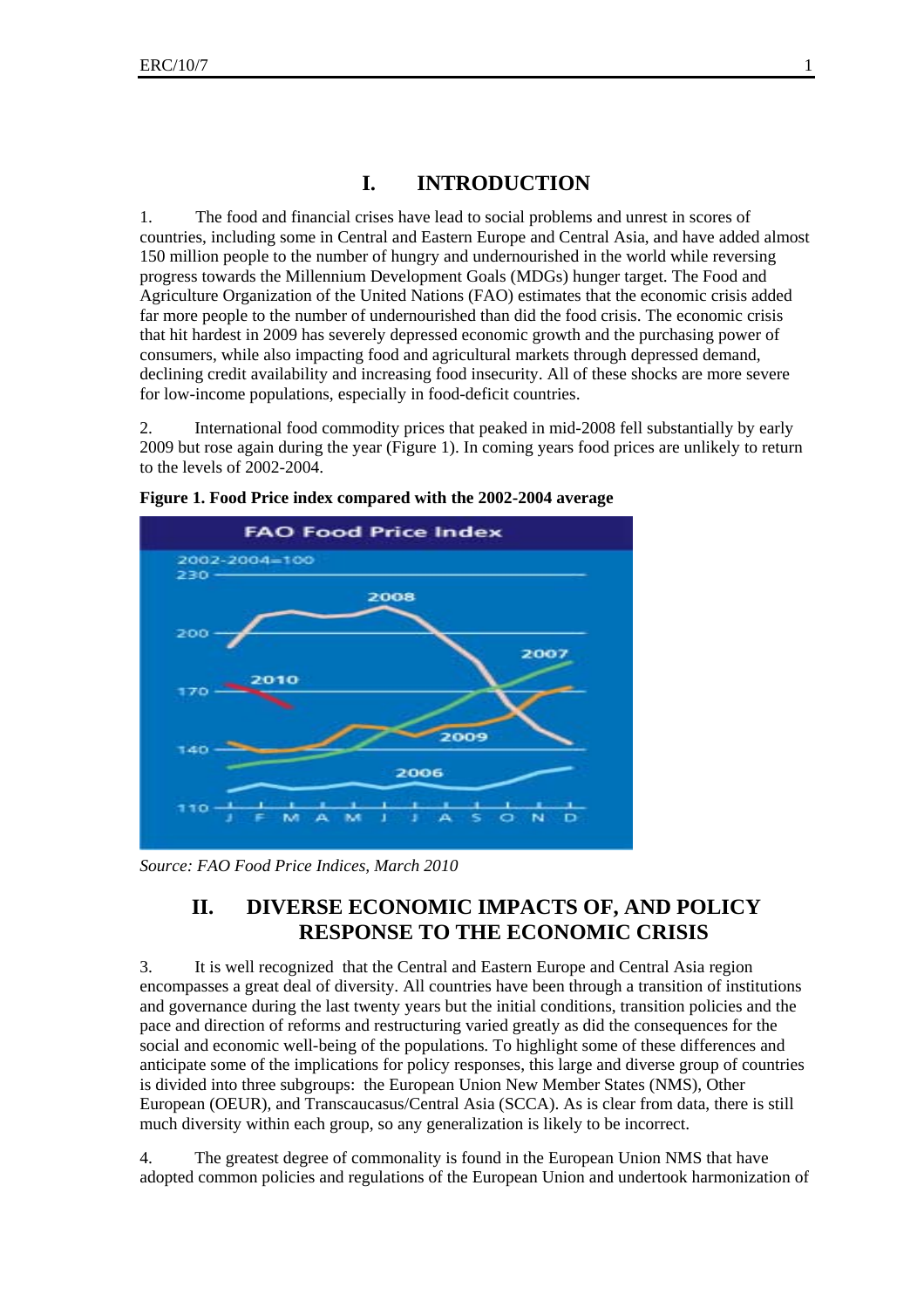reforms and institutions to apply the regulations of, and to be competitive within, the European Union. The OEUR group includes European Union candidate countries, at various stages of the accession process, potential candidate countries, at various stages of negotiating pre-accession and other countries at differing stages of reform.

5. Economic development, as measured by per capita Gross Domestic Product (GDP) in 2008, varies widely in each of the groups and there is overlap in GDP levels between the groups. Since 1989, many economies have recovered from the initial transition declines and posted substantial increases (index well over 100), some have recovered to nearly where they were in 1989 (index near 100) and some are still below their 1989 level (index below 100). Real GDP growth rates were mostly strong (4 percent or more) over the last ten years and in most countries growth was even stronger (5 percent or more) in the last five years. The Transition Indicator (TI) scores give a crude measure of transition progress, because it is the simple sum of the European Bank for Reconstruction and Development (EBRD) scores given for eight transition reform indicators and five infrastructure reform indicators. European Union Members and candidate countries are all at TI scores of 40 or more and the others range from 39 to 17, indicating a wide range of progress in transition reforms.

6. The diversity in development of agriculture has been documented in numerous studies, which have been well summarized (FAO, 2009a). Even among those Central and East European countries that joined the European Union between 2004 and 2007, there is much diversity in how agriculture evolved within the new policy environment (FAO, 2009b). European Union accession had a positive impact on the agricultural sector in all countries. Impacts included consolidating production, increasing prices, expanding exports and imports, and especially increasing farm incomes. However, outcomes varied significantly depending on initial conditions, policies and the macroeconomic environment.

7. Diversity also becomes very apparent when analysing the impacts of the economic crisis that hit the region with severe declines in capital flows, exports and remittances (World Bank, 2009b). Real GDP growth was very robust in the middle of the last decade (Figure 2), but in 2009, this region experienced the largest decline in real GDP among all the regions in the world. Although most countries that were expected to avoid negative growth in 2009 were in Central Asia, the economies that were estimated to decline by 6 percent or more, including the Russian Federation and Turkey, were in every subregion except Central Asia (Figure 3). Three of the five countries expected to have declines of more than 10 percent in 2009 are NMS of the European Union. Except for three Central Asian countries, the International Monetary Fund (IMF) projects that recovery will be very slow and weak in the region, with five countries having a second year of declining GDP in 2010 and very few exceeding 5 percent growth by 2011.

8. The policy response stimulus packages studied by the United Nations Development Programme (Zhang *et al*., 2009) indicate the diversity of response and degree to which packages targeted social protection (Figure 4). Thus, Georgia and Kazakhstan devoted 14 to 20 percent of GDP to the stimulus, but all except France were over 2 percent. Stimulus programmes in France and Germany can be important to the well-being of neighbouring economies. Shares of the stimulus of 20 percent or more being targeted to social protection<sup>1</sup> in most countries indicate that vulnerable populations have not been forgotten, in contrast to the 1990s crisis (Hoelscher, *et al*., 2009).

9. The European Union has added stimulus support through the European Economic Recovery Plan (EERP) by accelerating Structural Funds programmes and payments, adding flexibility to cohesion programmes and state aid and employing financial engineering to facilitate bank lending. The World Bank and the IMF have also provided various forms of loan support for

l

<sup>&</sup>lt;sup>1</sup> Zhang, *et al.*, 2009 define social protection measures as "policy interventions that are intended to reduce poverty and vulnerability (including transitory poverty and vulnerability due to economic or other shocks) and to improve human welfare."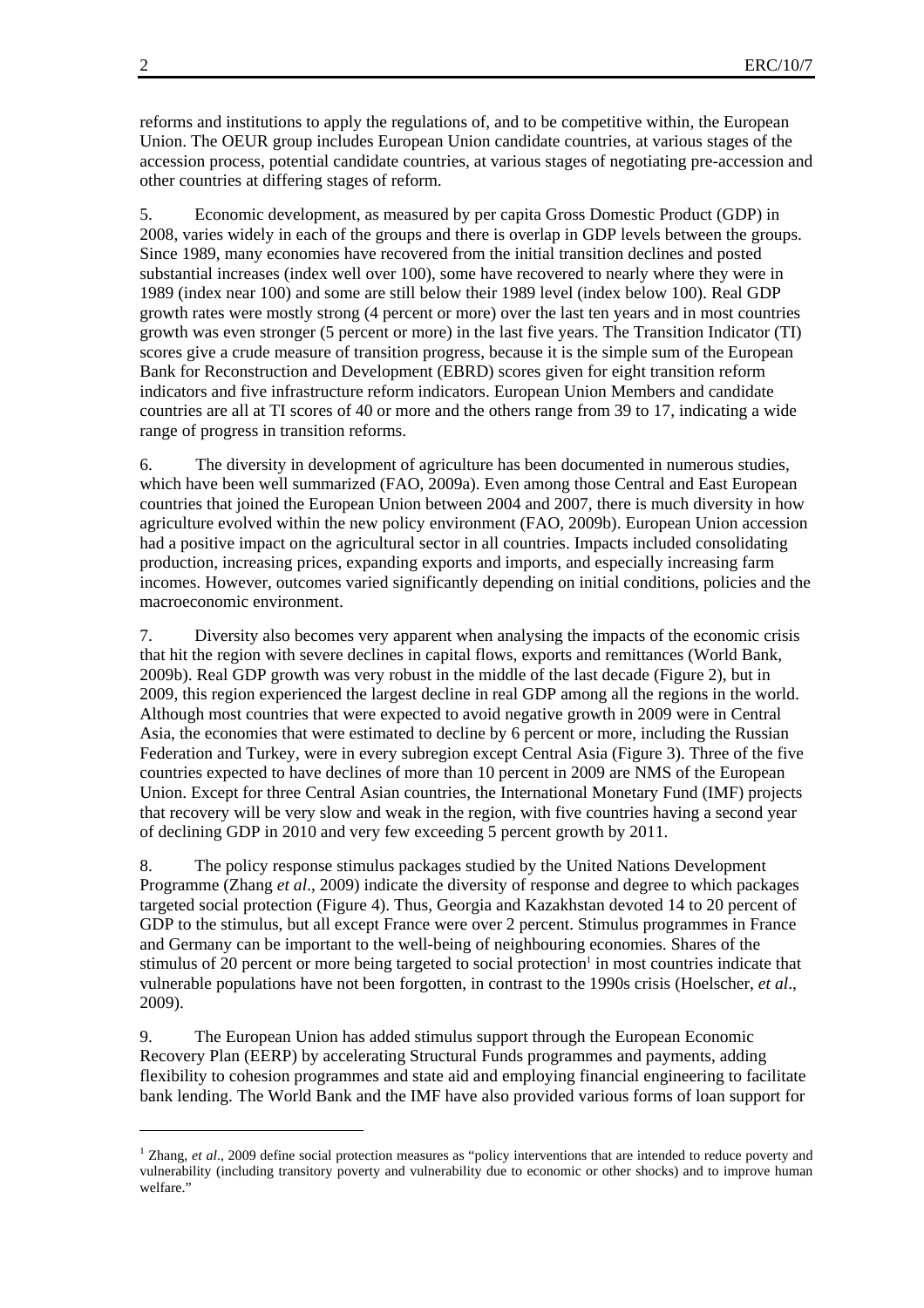stimulus programmes as well as safety net and financial sector reforms in Armenia, Belarus, Bosnia and Herzegovina, Croatia, Hungary, Latvia, Romania, Serbia, Turkey and Ukraine. One of the critical issues in the coming months and years is the timing and sequencing of unwinding these fiscal and monetary stimulus measures so as to avoid a second dip as well as another inflationary bubble.



**Figure 2. Annual growth in real Gross Domestic Product (percent)** 

*Source: International Monetary Fund (IMF) world economic outlook projections, October 2009* 



**Figure 3. Real Gross Domestic Product growth rate in countries of Europe and Central Asia, percent per annum** 

*Source: 2009 from EBRD and 2010 to 2011 are projections of IMF October 2009*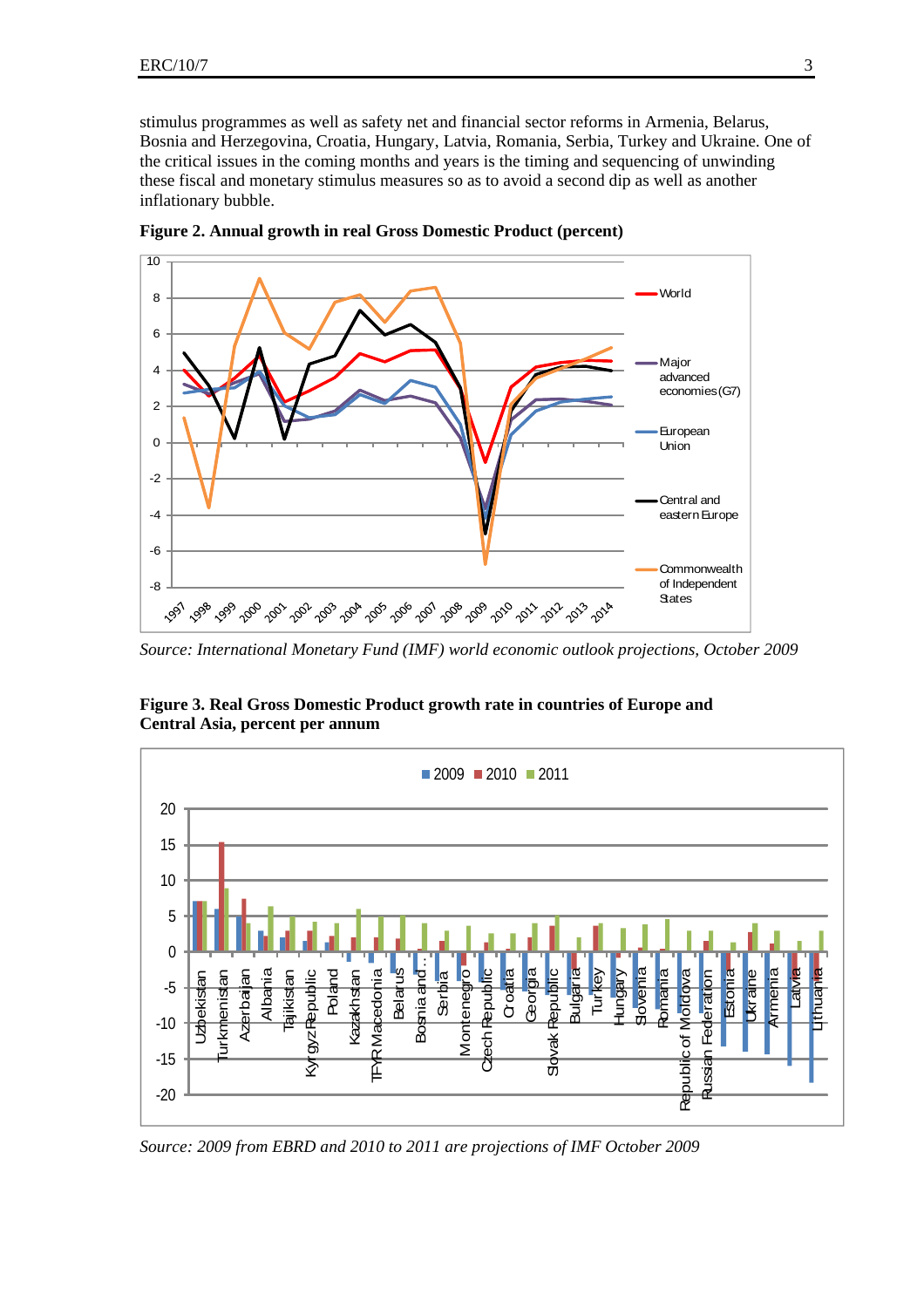|                              | 2008            |                  |           |           | 2004-         |       |
|------------------------------|-----------------|------------------|-----------|-----------|---------------|-------|
| <b>Countries</b>             |                 | <b>2008 Real</b> | 1998-2008 | 2003-2008 | 2006          | 2009  |
|                              | <b>USD</b> /cap | <b>GDP</b>       | GDP $%$   | GDP $%$   | $\frac{0}{0}$ | score |
| <b>European Union NMS</b>    | <b>GDP</b>      | $1989 = 100$     | Per year  | Per year  | FAO*          | TI**  |
| Slovenia                     | 27 149          | 156              | 4.3       | 5.2       | $<$ 5         | 43    |
| Czech Republic               | 20 760          | 142              | 4.1       | 5.6       | $<$ 5         | na    |
| Slovakia                     | 17646           | 164              | 5.3       | 7.7       | $<$ 5         | 47    |
| Estonia                      | 17532           | 147              | 7.3       | 6.8       | $<$ 5         | 50    |
| Hungary                      | 15 5 23         | 136              | 3.9       | 3.0       | $<$ 5         | 51    |
| Latvia                       | 14 9 54         | 118              | 7.8       | 8.3       | $<$ 5         | 46    |
| Lithuania                    | 14 085          | 120              | 7.0       | 7.3       | $<$ 5         | 46    |
| Poland                       | 13846           | 178              | 4.0       | 5.4       | $<$ 5         | 48    |
| Romania                      | 9 3 1 0         | 128              | 5.5       | 6.6       | $<$ 5         | 45    |
| Bulgaria                     | 6 5 6 0         | 114              | 5.4       | 6.3       | $<$ 5         | 45    |
| <b>Other European</b>        |                 |                  |           |           |               |       |
| Croatia                      | 15 634          | 111              | 4.1       | 4.4       | $<$ 5         | 45    |
| <b>Russian Federation</b>    | 11 807          | 108              | 6.8       | 7.1       | $<$ 5         | 39    |
| Turkey                       | 10 479          | 221              | 4.7       | 6.2       | $<$ 5         | 40    |
| Serbia                       | 6782            | 72               | 4.5       | 6.2       | $<$ 5         | 35    |
| Montenegro                   | 6658            | 92               | $5.1***$  | 7.3       | $<$ 5         | 35    |
| <b>Belarus</b>               | 6 2 3 5         | 161              | 7.7       | 9.8       | $<$ 5         | 24    |
| The former Yugoslav          |                 |                  |           |           |               |       |
| Republic of Macedonia        | 4657            | 102              | 2.7       | 4.6       | $<$ 5         | 40    |
| Bosnia and Herzegovina       | 4 6 25          | 84               | 5.3       | 5.9       | $<$ 5         | 36    |
| Albania                      | 4 0 9 0         | 163              | 6.1       | 6.0       | $<$ 5         | 38    |
| Ukraine                      | 3 9 1 0         | 70               | 6.9       | 6.3       | $<$ 5         | 37    |
| Republic of                  |                 |                  |           |           |               |       |
| Moldova<br><b>Southern</b>   | 1693            | 55               | 5.6       | 5.7       | $<$ 5         | 37    |
| <b>Caucasus/Central Asia</b> |                 |                  |           |           |               |       |
| Kazakhstan                   | 8719            | 141              | 9.5       | 8.8       | $<$ 5         | 38    |
| Azerbaijan                   | 5 3 4 9         | 177              | 14.2      | 21.7      | 11            | 32    |
| Armenia                      | 3 6 8 5         | 153              | 11.3      | 12.1      | 23            | 39    |
| Turkmenistan                 | 3 606           | 226              | 15.1      | 12.2      | 6             | 17    |
| Georgia                      | 2924            | 61               | 7.1       | 8.5       | 12            | 39    |
| Uzbekistan                   | 1 0 27          | 163              | 6.0       | 8.0       | 13            | 27    |
| Kyrgyz Republic              | 951             | 102              | 4.4       | 4.7       | $<$ 5         | 34    |
| Tajikistan                   | 795             | 61               | 8.6       | 7.7       | 26            | 28    |
|                              |                 |                  |           |           |               |       |

**Table 1.** Comparison of selected economic, institutional and food security measures by country

\* % undernourished

\*\* sum transition scores

\*\*\* 2000-2008 only

*Sources: FAO, The State of Food Insecurity in the World (SOFI), 2009; GDP index and Transition Indicator, EBRD, 2009; GDP per capita and growth rates, International Monetary Fund (IMF).*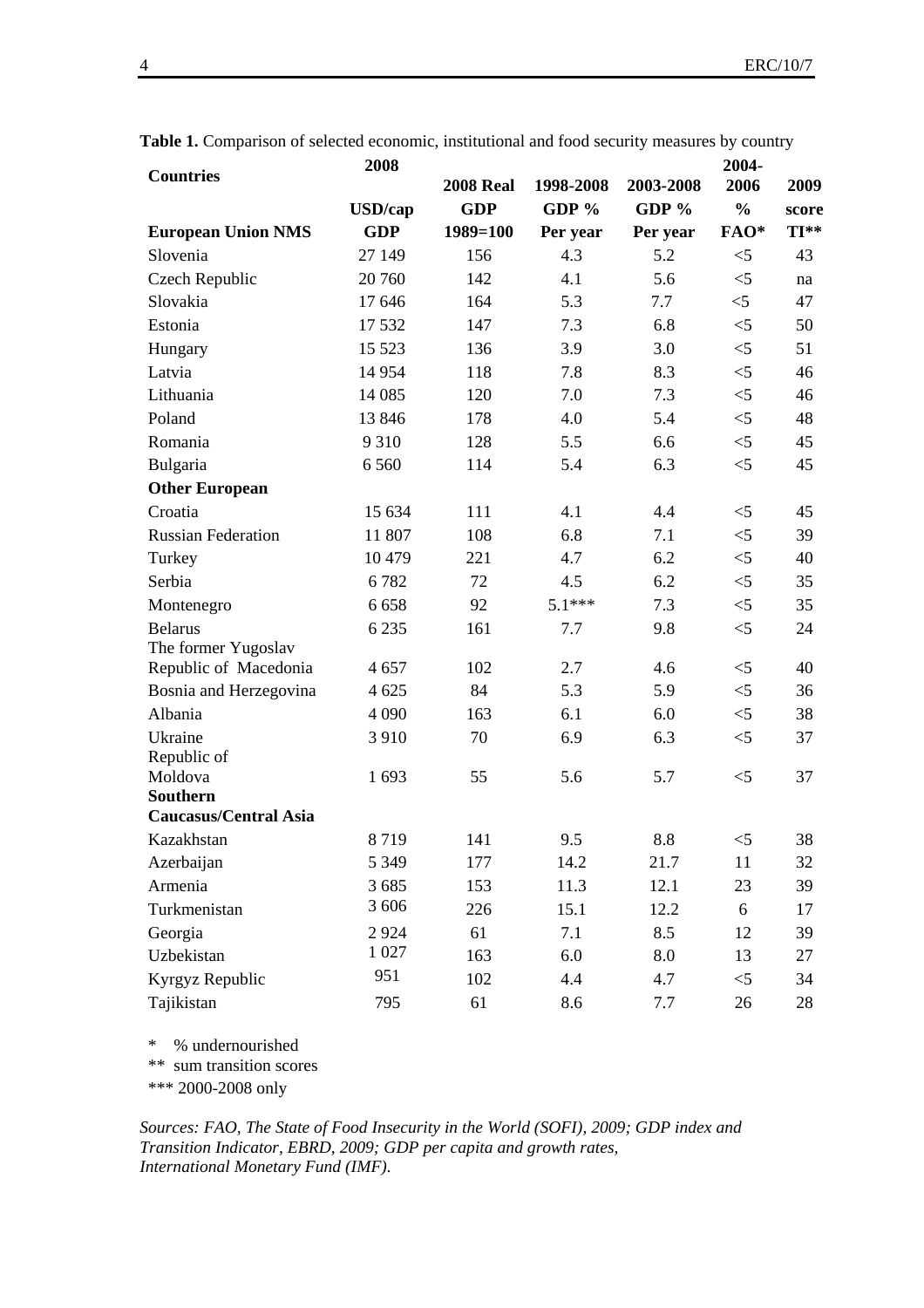

**Figure 4. Share of stimulus in Gross Domestic Product and importance of social protection in the stimulus** 

*Source: Zhang et al.*, *2009* 

# **III. DIVERSE IMPACTS OF THE CRISES ON AGRICULTURE AND RURAL ECONOMICS**

10. It is also important to be aware of the diversity of economic impacts and policy responses for their cross-border effects. It is critical that this Regional Conference be cognizant of the strong interactions between the macroeconomy and agriculture and rural economies. Agricultural and rural development can indeed even be an important engine of growth.

11. A good example can be the adjustment and harmonization of legislation and ensuing food safety and standards, that necessitated immense investment as part of the pre- and accession process in the European Union NMS and that transformed, in about a decade, both the farm level and processing industry quality and safety standards.

12. In a number of countries the share of the population in rural areas remains rather large (Figure 5). In the Western Balkans, rural population shares are declining in all countries, but in the Transcaucasus and Central Asia, they are remaining stable. In critical periods of economic difficulty there may even be a return to lower cost rural living as a coping strategy. Policy response thus will need to take into account the exacerbated impact of the financial and economic crises on small subsistence farms and the presence of a relatively poor rural population. Also in countries where large farm, extensive crop farming dominates, providing little employment opportunities, the demographic structure in rural areas and low education levels of workers limit employment alternatives.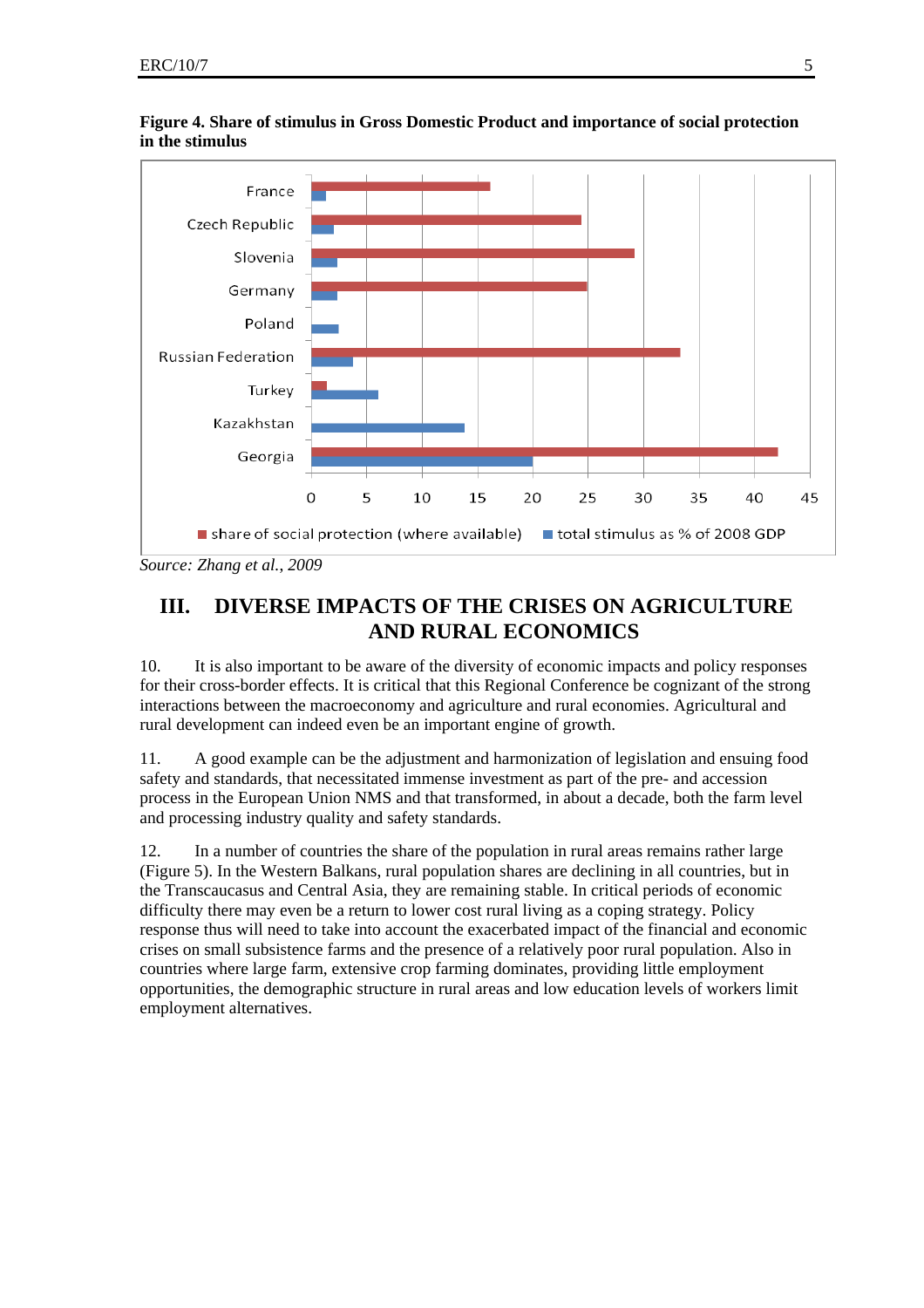

**Figure 5. Share of rural population in the total, average of 1992 compared with 2008** 

*Source:* World Development Indicators, World Bank

13. Kazakhstan, the Russian Federation and Ukraine have been contributing to global food availability as production and exports have increased during the last decade (Figure 6). The net effect on the rest of the world is that export growth far exceeded import growth from these three countries and reached over 52 million tonnes in the 2008-2009 crop year. It is remarkable that the net imports of Kazakhstan, the Russian Federation and Ukraine accounted for about 7 percent of global grain imports from 1987 to 1990, while their net exports accounted for more than 12 percent of global grain exports from 2005 to 2008. Agricultural trade, in particular in grains is conditioned by access to trade credit or lack of it; the financial crisis exacerbates shortages of liquidity to finance trade and the credit crunch and economic slowdown have made banks averse to financial risk (International Center for Trade and Sustainable Development, 2008). Countries that depend on trade credit financing may not be able to import grain even if it is available on markets.

14. If the global economy is headed for a slow, uneven and uncertain recovery, what can be expected for agricultural markets? Agricultural markets are traditionally volatile due to weather variation and inelastic short-run supply and demand. Rapid technological change since the end of World War II, combined with inelastic demand for food, resulted in declining real agricultural prices for several decades. This long-term decline in real prices has periodically been interrupted by price spikes that were mostly caused by yield declines due to poor weather. But since the beginning of 2006, the world has seen the largest surge of commodity and food prices since the early 1970s which occurred not only because of bad weather or an outbreak of disease (FAO, 2009c).

15. High prices of products normally stimulate production and high prices of inputs depress production, both effects seen over recent years. When grain prices rose in 2006-2007 and beyond, there was a significant production response around the world, including in this region. As input prices, such as fertilizer, surged in 2008 and weather was less favourable, the surge in global grain production slowed in 2009. Higher grain prices have increased the cost of meat and dairy production and slowed their production growth.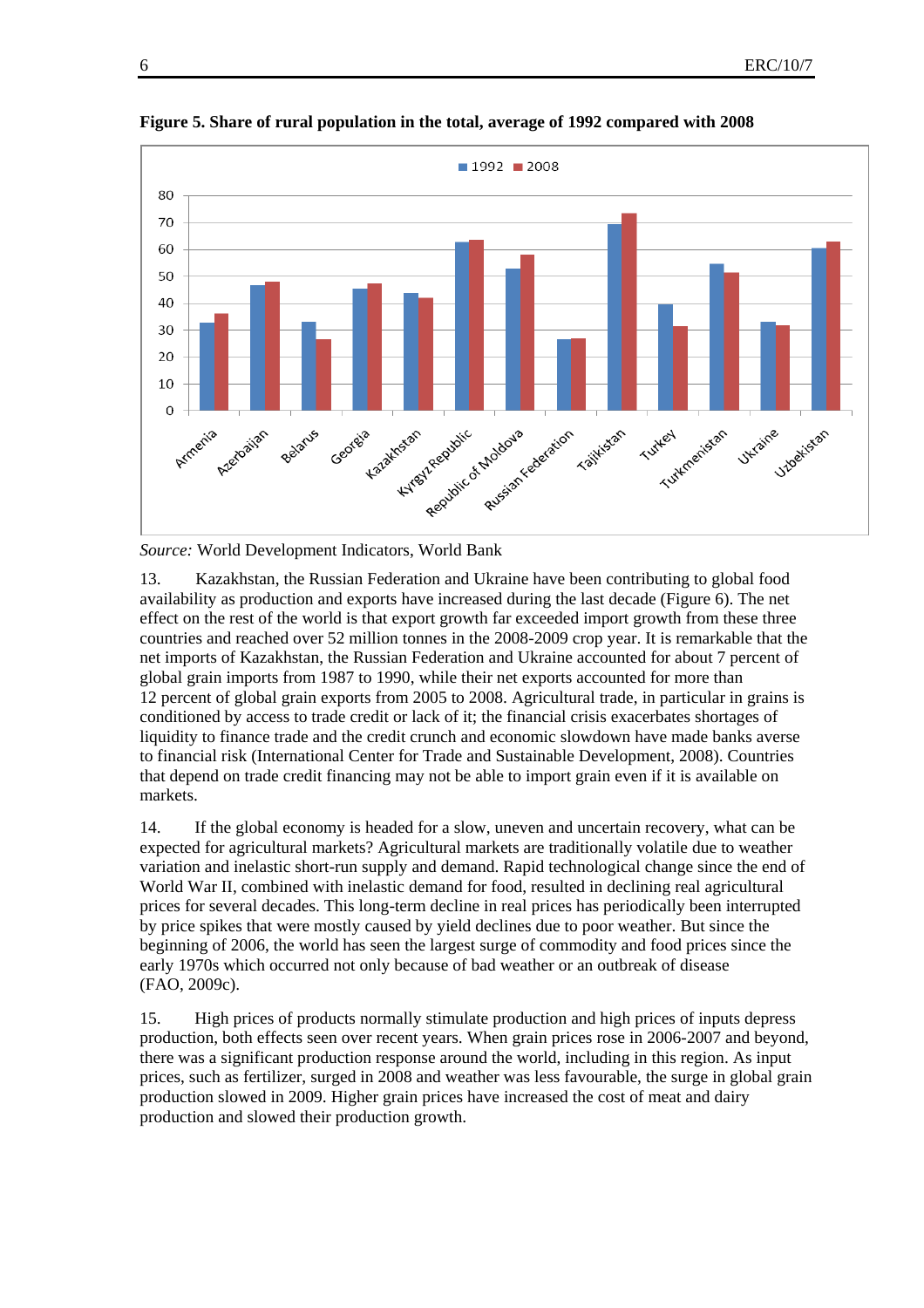

**Figure 6. Grain net exports of Kazakhstan, Russian Federation and Ukraine, million tonnes** 

*Source: FAO, 2010*

l

16. One important question is whether the price surge of 2008 will be repeated, whether it will ultimately lead back to the long-term declining real price path or whether real prices will remain somewhere between these extremes in the longer term. Evidence indicates that a rapid transition has occurred from the decades of falling real prices of grains and food to a new market environment in which commodity and food prices are higher, more volatile and more linked to petroleum prices. Much of the market behaviour now is linked to the growing interdependence of energy and agricultural markets. This market behaviour is likely to continue and the prospects of returning to the patterns of the previous decades are less likely.

## **IV. INVESTMENT IN AGRICULTURE2**

17. The financial crisis clearly affected negatively the inflow of capital through Foreign Direct Investment (FDI). In recent years, FDI in the agricultural and food processing sector has grown substantially in the region. In 2003, the FDI in the agrofood industry in the region was slightly more than USD 6 billion, while by 2007, it had doubled.

18. Foreign food processors invested heavily in the food industry of Hungary, Poland and Slovenia. They invested in contract mechanisms to stimulate the quality and reliability of supplies. Relationships between processors and suppliers were reformed with processors incorporating farm assistance programmes into contracts, including the provision of physical inputs, prompt payments, agricultural extension and training.

19. There are important horizontal and vertical spill-over effects from the aforementioned assistance programmes. Horizontal spill-overs have arisen as domestic companies started imitating these management innovations. There are also concerns related to the development of modern supply chains, that they could push a large share of farmers, in particular small farmers,

<sup>&</sup>lt;sup>2</sup> Based on FAO, 2009g: Swinnen, J.F.M. and Van Herck, K. "Policy Response to Challenges in Agriculture and Rural Development in the Europe and Central Asia Region: Sharing Experience and Enhancing Cooperation in the Region". Technical Paper for FAO 27<sup>th</sup> Regional Conference for Europe.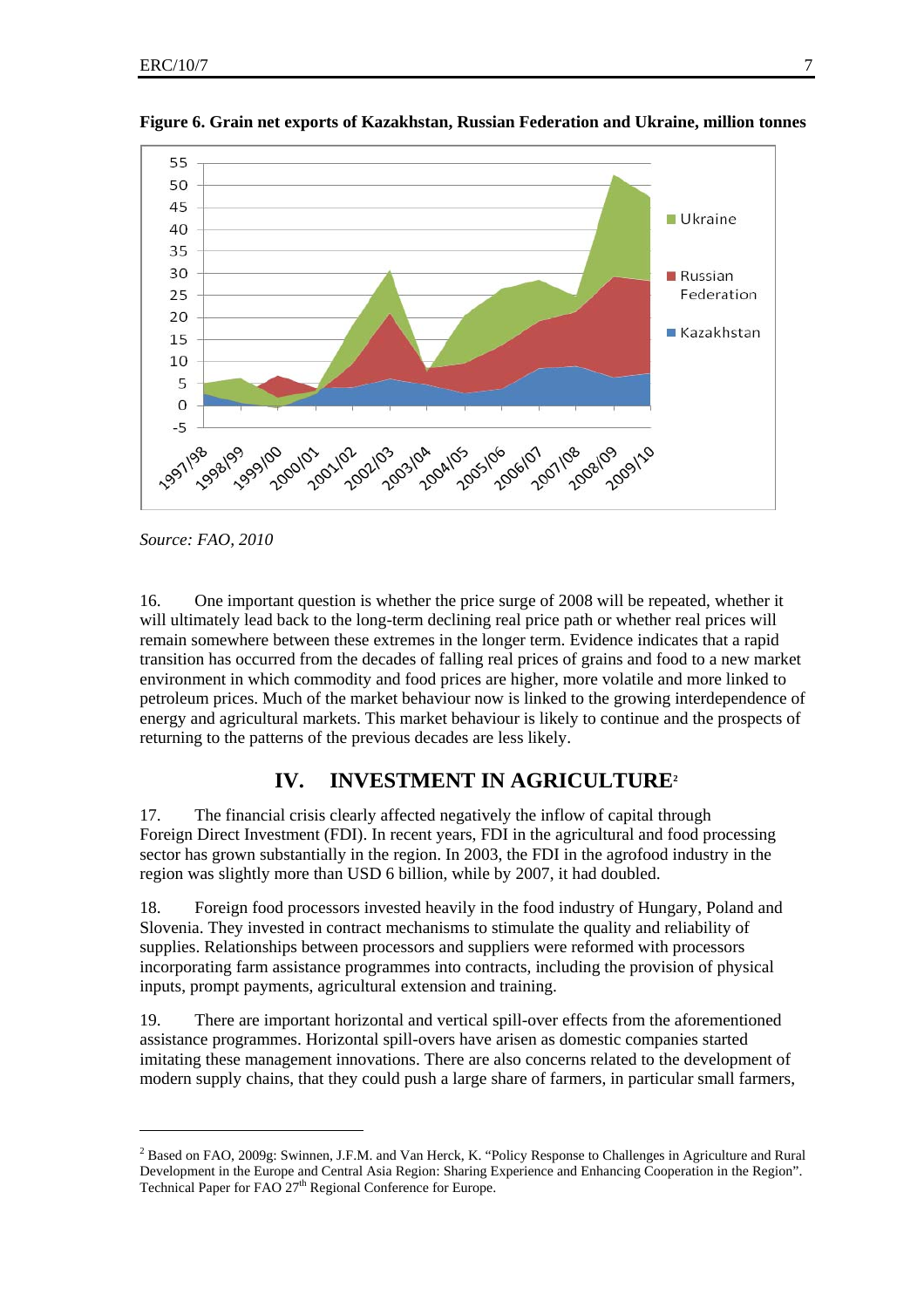out of the market as these may face difficulty to provide products of required quality and standards.

20. There are two reasons why small farmers in particular could be excluded. First, with many small suppliers there is a substantial increase in fixed transaction costs. Second, processors and retailers demand high quality products and small farmers are constrained in making necessary investments, because they do not have the required resources or face problems accessing external funds in imperfect rural financial markets. Targeted positive action shows, for example, in Poland, that when dairy companies offered assistance programmes to small farmers, this led to many increasing their size of holdings and assets such as cooling tanks.

21. The most important effect of the financial crisis is reduced capital flows, due to reduced investments in financial assets and reduced FDI. Investments in emerging economies are viewed as risky, and when the financial markets have bad prospects, investors retreat from risky assets. In a period of crisis, companies adopt risk-averse investment strategies and reduce their investments. In most countries in the region, FDI inflows are expected to remain positive, although it is expected to decrease in 2009 and 2010.

## **V. IMPACT OF CLIMATE CHANGE ON AGRICULTURE IN THE REGION – FIRST ASSESSMENTS AND POLICY CHANGES3**

22. Another phenomenon contributing to changes and prospects in agriculture is climate change. A World Bank report (2009a) indicates that, many of the region's countries are already experiencing the effects of climate change, which are compounded by a legacy of past environmental problems that increases vulnerability to the effects of global warming. Such effects can add local production instability to those that arise from global market effects and put even more pressure on land and water constraints in coming decades. Available data indicate that the countries in Europe and Central Asia, with the exception of the northern Russian Federation, are expected to bear the burden of severe climate change and long-term effects associated with the increase of greenhouse gases (GHGs). Impacts of climate change will increase, provoking frequent climate variability with progressive enhancement of magnitude in the next 20-100 years. The policy challenge is to address global warming and climatic conditions variability through policy measures that will ensure sustainable growth, whether using new or adopted biotechnologies or cultivation methods.

23. FAO member countries in the European region differ not only in climate, agricultural resources and forest vegetation, but also in their status under the United Nations Framework Convention on Climate Change (UNFCCC) and Kyoto Protocol.

24. Policy options to adapt to and mitigate the impacts of climate change call for an integral approach and knowledge-based technologies. Locally bred varieties and races adapted to local conditions and biotic (pests) and abiotic (drought, freeze, heat, soil salinity) stresses are a promising option. Farmers need to broaden their crop genetic base and use new cultivars and varieties, with different thermal/temperature requirements, better water use efficiency and improved resistance to pests and diseases. They will need sustainable agronomic practices such as a shift in sowing/planting dates, use of cover crop, live mulch and efficient management of irrigation, to reduce the vulnerability of soil-based production systems through management of soil fertility, reduced tillage practices and a more efficient cycle of soil organic carbon in grasslands and cropping. FAO could assist farmers through training and technology transfer for better practices to preserve the agro-ecosystems. This will call for developing datasets, promoting

l

<sup>&</sup>lt;sup>3</sup> Based on FAO Regional Office for Europe and Central Asia activities on climate change; see document prepared for the 36<sup>th</sup> Session of the European Commission on Agriculture – ECA: 36/10/2: 'Mapping and policy response to climate change impacts on agriculture and rural areas'.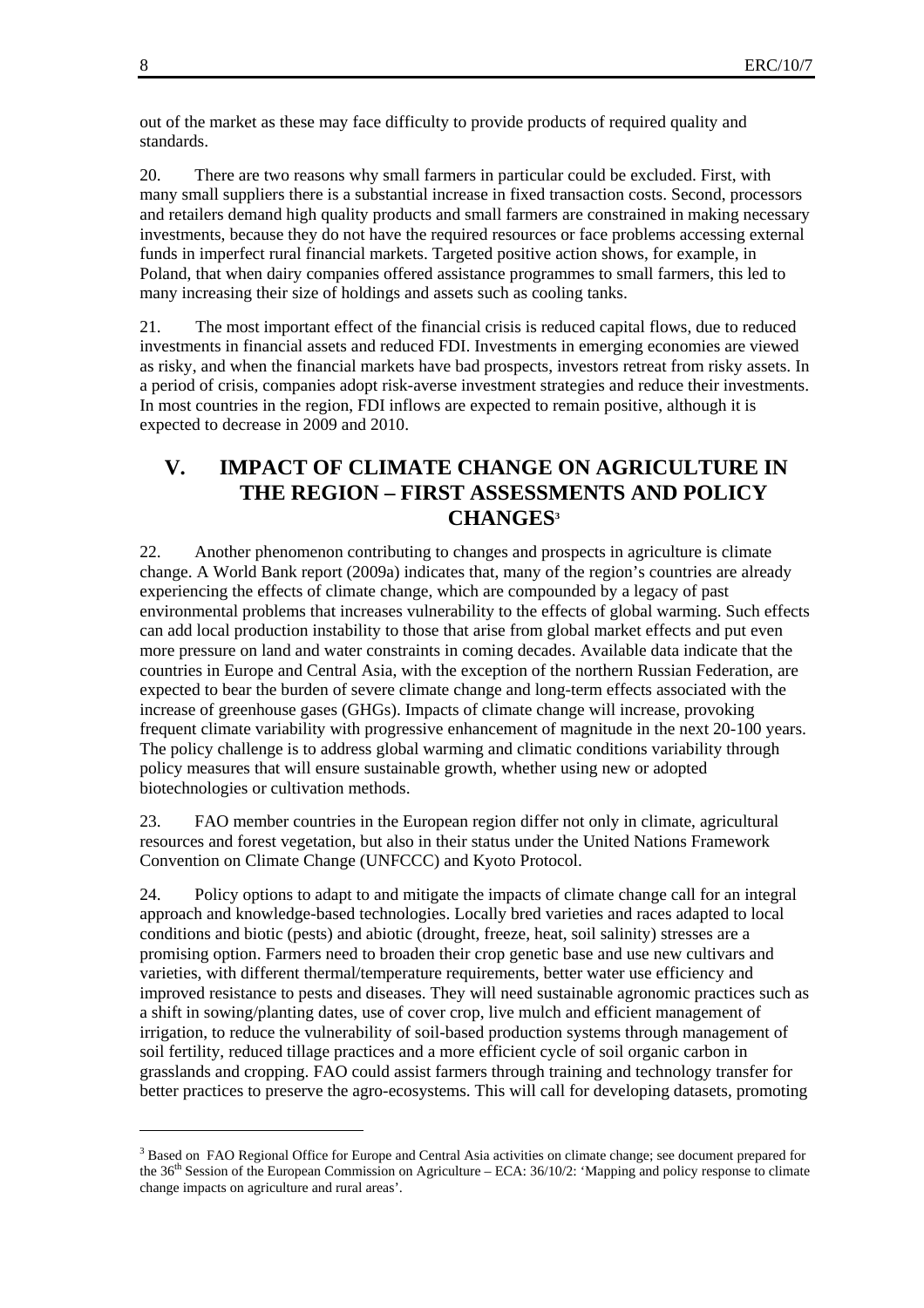adaptation and mitigation practices and providing a forum for technical and policy advice on adaptation and mitigation practices.

25. In addition to a thorough assessment of the current trends and anticipated developments of the livestock sector, the recently launched FAO State of Food and Agriculture 2009: Livestock in the balance analyses the livestock sector's impact on climate and related mitigation strategies. Livestock production, like any other economic activity, can be associated with environmental impacts and sound policy action is required to mitigate the impact of livestock production on the ecosystems to ensure that the sector makes sustainable contribution to food security and poverty reduction. Livestock contribute to climate change by emitting GHGs, either directly (e.g. from enteric fermentation) or indirectly (e.g. from feed-production activities, deforestation to create new pastures, etc.) It is estimated that the combined emissions expressed in  $CO<sub>2</sub>$  equivalents amount about 18 percent of anthropogenic GHG emissions. The water used by livestock is equal to over 8 percent of global water use, primarily for irrigation of feed crops but also for meat and milk processing<sup>4</sup>. It is also estimated that as temperatures increase in the region, so will the occurrence of new infectious pests and animal disease (such as Bluetongue and West Nile fever), which may contribute to a more intensive disease spread, including zoonotic diseases.

26. Sustainable forest management provides an opportunity for carbon sequestration and for conserving biodiversity. Climate change impacts will potentially shift the area of tree species' native occurrence northwards. The stability of current forest cover and the fragile belt of forest steppes in Eastern Europe and Central Asia may become endangered. The share of competitive, drought resistant and fast-growing tree species could increase and larger and more frequent forest fires, pathogens and insect calamities could spread, particularly in the Mediterranean and Central Europe. Research on the dynamics of forest ecosystems is needed to develop scenarios for adaptation and mitigation measures for forest management practice, particularly for silviculture. Further desertification is also expected especially in the forests and wooded lands of Central Asia.

## **VI. EFFECTS OF THE FOOD PRICE AND MACROECONOMIC CRISES ON FOOD SECURITY**

## **A. REDUCTION IN THE QUANTITY AND/OR QUALITY OF FOOD PURCHASES**

27. This aspect of food security is about economic access to sufficient quantity and quality of food. Higher prices of food, reduced income, or market disruptions can impair access to food that may be available but is not economically accessible. The price surge has abated, at least for now, and most international food commodity prices, except sugar, are much lower than in 2008. This relieves some of the pressure created by the food price surge, but it is appropriate to recall that most prices are still 50 percent or more above the average in the 2000-2004 period. Moreover, food prices at national level in individual countries may have undergone less of a decline, because of local market imperfections. FAO analysis reveals that bread prices remain well above pre-food crisis levels and several are still 30-50 percent higher than in 2006.

28. Governments in the region intervened in the supply chain of primary products to reduce retail prices of products in order to protect the consumption of primary products by the poor. An FAO survey of 77 countries found that 67 percent of those in the Europe and Central Asia region took action to reduce price transmission to consumers (FAO, 2009g). For example, in Ukraine, the Government defined mark-up limits on flour prices and retail price limits on the price of bread. The Government of the Russian Federation implemented price controls on the prices of primary products, such as bread, milk, sunflower oil and eggs (Organisation for Economic Co-

l

<sup>4</sup> FAO *State of Food and Agriculture 2009: Livestock in the balance*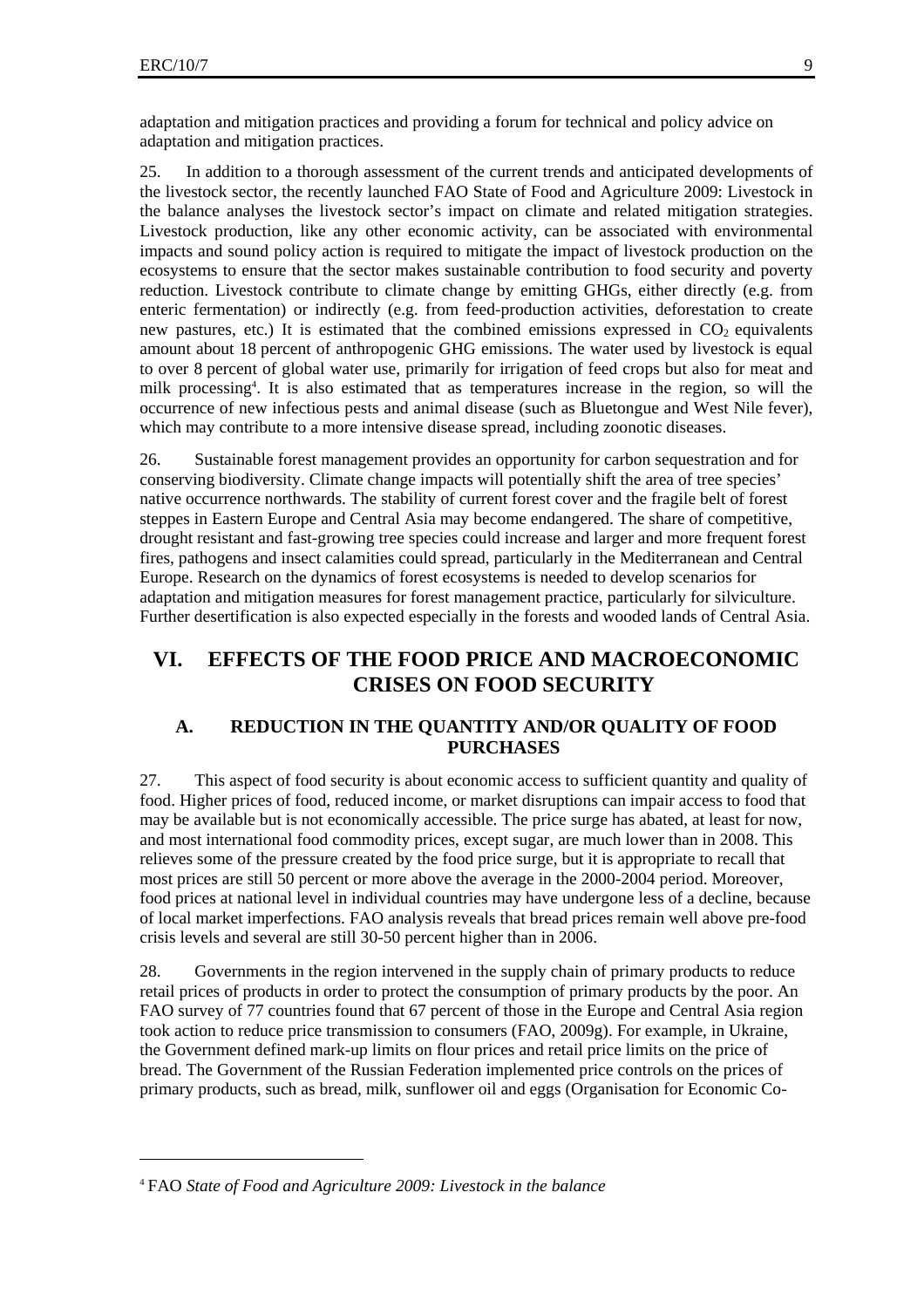operation and Development – OECD, 2009). In Kyrgyzstan, the Government set prices for bread and other primary products at a lower level for the poor.

### **B. LOSS OF EMPLOYMENT OR REDUCTION OF WAGES AND INCOME**

29. During the crises, unemployment increased. Furthermore, the large increase in unemployment in the Russian Federation had significant spill-over effects on labour markets of other countries through remittances. This region includes several remittance dependent economies (RDEs), with remittances greater than 4 percent of GDP.<sup>5</sup> Remittances to Europe and Central Asia fell by an estimated 14.7 percent in 2009, which exceeded declines in any other region (World Bank, 2009c). This was a significant further shock to the economic well-being of the RDEs over and above the direct impacts of economic slowdown. Purchasing power has been significantly curtailed and poverty has increased as a result of unemployment and declining remittances.

### **C. MARKET DISRUPTION OR POLICY REACTION THAT IMPAIRS AVAILABILITY**

30. During the food price surge, a number of grain exporting countries curtailed or taxed exports to protect domestic consumers. This constrains access to commodities in some importing countries in this region. In reaction to the rising international prices, several countries have banned, taxed or otherwise limited exports of grains and oilseeds, while importing countries reduced import tariffs, subsidized consumers or increased imports as precautionary measures. An FAO survey of 77 countries found that 33 percent of the surveyed countries in the Europe and Central Asia region imposed export restrictions in some form (FAO, 2009c).

### **D. REDUCTION IN FOOD PRODUCTION**

31. This aspect of food security is about availability. Whether the food be produced in the country or imported, the availability is dependent on changes in supply. High prices of production inputs for crops and livestock, as shown by FAO market chain studies from Armenia, Hungary, Kyrgyzstan and Ukraine (FAO, 2009d) have resulted in a sharp reduction in input use due to financial constraints and increased demands for pre-payment from input suppliers (FAO, 2009d). The same studies have documented the credit constraints all along the marketing chain, which includes credit from banks, input suppliers and others. These input disruptions and financial constraints inevitably slow down production growth.

#### **E. REDUCTION IN THE QUANTITY OF FOOD AID**

32. Five countries in this region: Armenia, Azerbaijan, Georgia, Kyrgyzstan and Tajikistan have been significant food aid recipients in recent years. High food prices reduce the quantity of food aid that can be purchased and delivered with a fixed budget. Decline of government/international donor financial resources during the global economic slowdown and recession has constrained the resources for food aid programmes. Macroeconomic instability can impact the availability of financing for food aid and the ability of recipient countries to manage its distribution. Export constraints imposed by countries during the food price crisis, which impaired trade during the price surge in 2008, also disrupted the food acquisition logistics for the World Food Programme (WFP).

 $\overline{\phantom{a}}$ 

<sup>&</sup>lt;sup>5</sup> RDEs in this region consist of Albania, Armenia, Azerbaijan, Bulgaria, Georgia, Kyrgyzstan, Republic of Moldova, Romania, Tajikistan and Uzbekistan.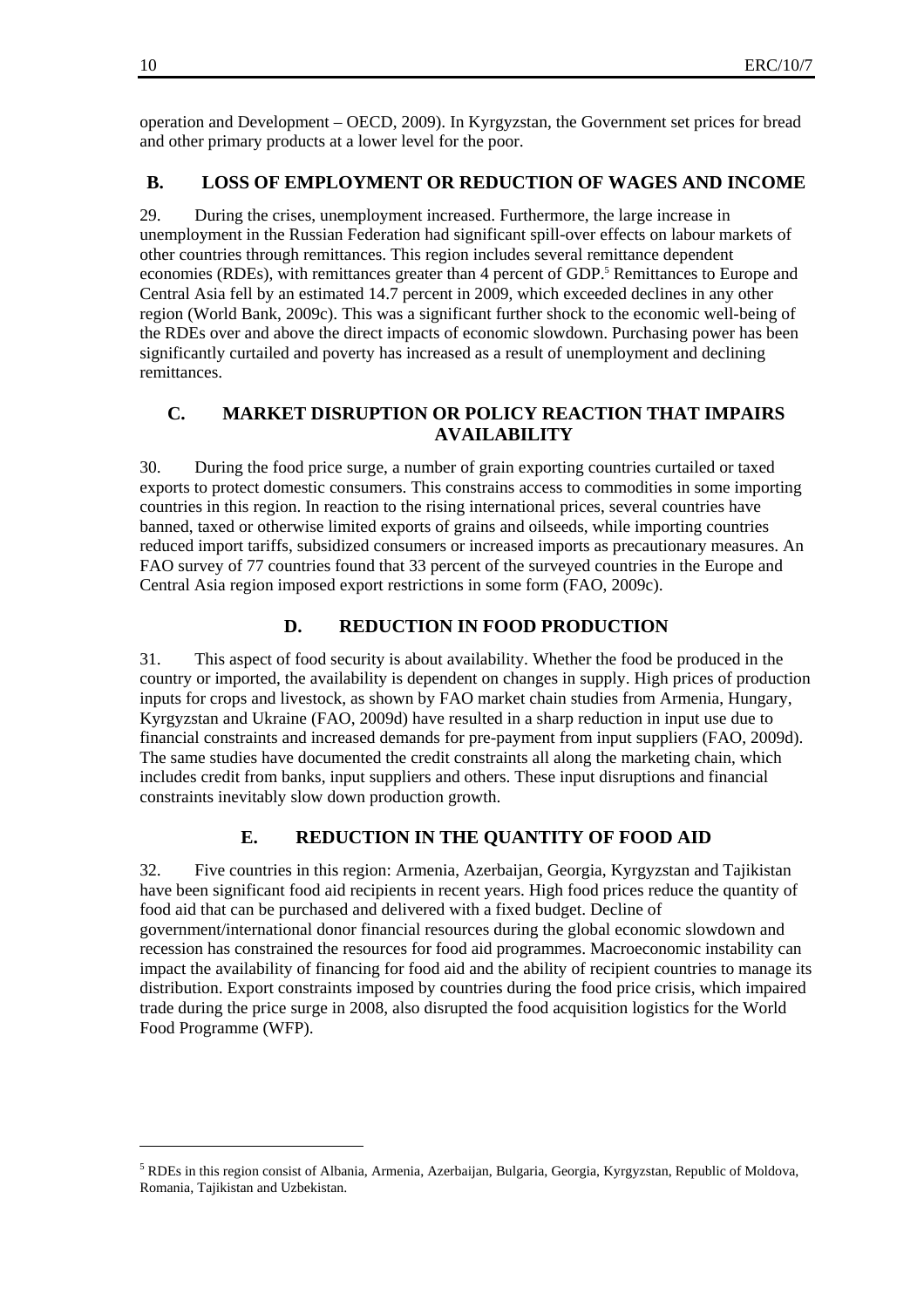$\overline{\phantom{a}}$ 

## **VII. POLICY PRIORITIES FOR DISCUSSION**

33. Two general points are made in discussion of policy priorities. The main challenge is to devise policy strategies and principles that are sustainable in the future and to take advantage of the opportunities that may emerge. This section elaborates on specific economic reforms, those that relate to national policy and those in the purview of international agencies or trade agreements, food and development assistance. A guiding principle should be to give priority to policies that contribute to long-term development goals.

34. Secondly, policy design and implementation should take into account gender roles, relations and disparities in different societies, which essentially means gender mainstreaming in all policies and programmes as adopted by FAO.<sup>6</sup> Gender dimensions of rural employment are key to understanding the impact of the crises and to developing policy responses.<sup>7</sup> There is ample evidence that when food prices increase, female headed households suffer greater welfare losses, compared with male headed ones, as they spend a larger share of incomes on food; more importantly, they have less access to inputs, including to land. Research, training and projects to be effective need to take into account the distinct roles, needs and capacities of men and women. The safety net programmes proposed need to take into account the high proportion of women in excluded, food insecure population groups as well as the fact that as a general rule, they are the first ones to lose jobs. The policy priorities for discussion are derived from the series of recent FAO papers on the subject.

## **A. PRUDENT USE OF LIMITED BUDGET RESOURCES**

35. The financial crisis is expected to put the allocation from national budgets to agriculture under pressure because of a decrease in government income due to a reduction in tax revenues and increased social payments. On the other hand, the financial crisis increased the need for public investments in the agricultural sector. In some countries, such as Kazakhstan and the Russian Federation, there is an increase in the expenditures on agriculture.

36. In the Russian Federation, the Government provided 25 billion Russian Rouble (RUB) to Rosselkhozbank, the Russian Agricultural Bank, at a special interest rate and RUB 4 billion to Rosagroleasing, a state-owned leasing company of agricultural equipment. In addition, some supported banks are obliged to provide 100 percent subsidized loans for agricultural projects. The Government of the Russian Federation also provided RUB 60 billion for the agricultural budget in 2008 and another RUB 21 billion for 2009-2010 (Serova, 2008). In Kazakhstan, the Government injected the equivalent of USD 1 billion into agriculture to deal with the crisis and currently the budget spent on agriculture is six times higher than it was two years ago.

37. In Ukraine, which has more severe financial constraints, the Government reduced the official budget of the agricultural sector to UAH 6.37 billion in 2009, which is a 42 percent decrease compared with 2008. However, in May 2009, the Government invested an extra amount of UAH 22 billion in the sector, mainly as direct income support. But the key issue is not the amount of expenditure but prudence and cost effectiveness which places a premium on concern for efficiency in the design and implementation of strategies and policy measures.

<sup>&</sup>lt;sup>6</sup> While a number of studies are available on the gender perspective and policy choices in response to the economic and financial crises in Central and Eastern Europe and the Commonwealth of Independent States (CIS), there is less research and policy analyses of the situation of rural women, even though these constitute a majority of the poor; see ECA: 36/10/6: 'Mainstreaming Gender in Rural Development through ECA Working Party on Women and the Family in Rural Development activities' for notes on available data and proposals for activities in this biennium, including work done and planned on impacts of crises on migrations.

<sup>&</sup>lt;sup>7</sup> See Report of FAO/IFAD/ILO Workshop on Gaps, trends and current research in gender dimensions of agricultural and rural employment: Different pathways out of poverty. Rome, 31 March to 2 April 2009 at http://www.faoilo.org/fao-ilo-gender/en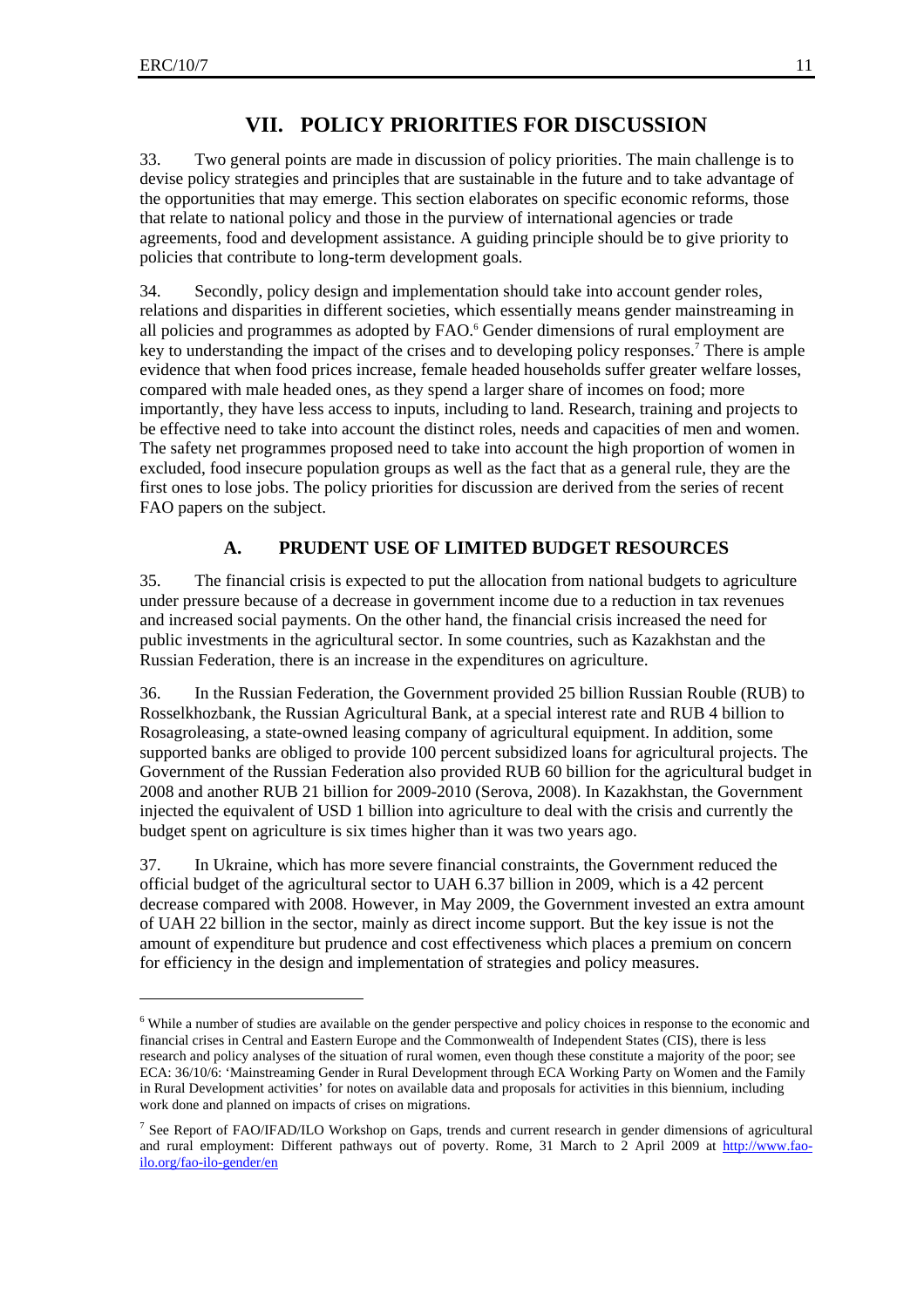### **B. SHORT- VERSUS MEDIUM- AND LONG-TERM POLICY PRIORITIES**

38. Governments should avoid short-term policies that conflict with long-term development goals. Short-term policies as a reaction to crises should reinforce, not conflict with long-term development strategies. Too often, policy responses to a crisis are generated without taking into consideration all direct and indirect impacts, the longer-term effects or the possible unintended consequences. For example, short-term policies that create wrong incentive signals, market distortions, or disruption of reforms can waste scarce resources and sometimes have a lasting effect.

## **C. FOOD ASSISTANCE AND EARLY WARNING**

39. Governments and international agencies need to expand food assistance, where unavoidable, create social safety nets and early warning and rapid response capacities and combine food security safety nets with measures to improve food access through normal market channels to ensure that the scarce food assistance resources are efficiently used. Early warning systems, including those supported by FAO, should be developed at farm/farmer and Ministry of Agriculture levels to combine market intelligence with statistical methods and evaluation missions to alert authorities and international agencies about urgent needs for food assistance measures.

## **D. FOOD PRODUCTION PROGRAMMES WITH INPUTS, CREDIT AND EXTENSION EDUCATION PACKAGES**

40. Food production stimulus combined with food assistance is the twin-track approach to reducing hunger and is a valid response to this dual crisis. It helps make food accessible to the most vulnerable and simultaneously helps producers, especially smallholders, to raise output and increase incomes. Programmes should aim to accelerate local adaptation and dispersion of currently existing technology. Most countries in the region have a significant unrealized yield growth potential.

## **E. CONTINUATION OF REFORMS**

41. Governments should continue and accelerate reform to enhance transfer of ownership and full ownership rights for land and other productive agricultural and rural assets and improve the business environment for farms and especially for small and medium enterprises (SMEs).

42. With government resources stretched to the limit and bank credit constrained, farmers need to mobilize all possible resources. Restricted ownership is a handicap to any farmer wishing to maximize income from existing assets or to obtain more assets. Many countries need to complete the reform process so that commodity and land markets can operate efficiently. There may be a tendency to slow the reform process during this economic crisis, but further reforms can help attract investment as the economy recovers.

43. In a number of slow reforming countries, the agricultural sector continues to suffer serious losses as a result of the current set of price policy and trade restrictions. Such measures prevent domestic farmers from competing in world markets and could be expected to increase the urban and rural poverty gap.

44. Some countries could still make substantial improvements with regard to land ownership rights. Private ownership of land in some countries was still constrained by the constitution and the leasehold arrangements add uncertainty and barriers to investment. Where land privatization already took place, there is still scope for reform and productivity increases through the establishment of land registries, which facilitate the emergence of land markets (FAO, 2009a).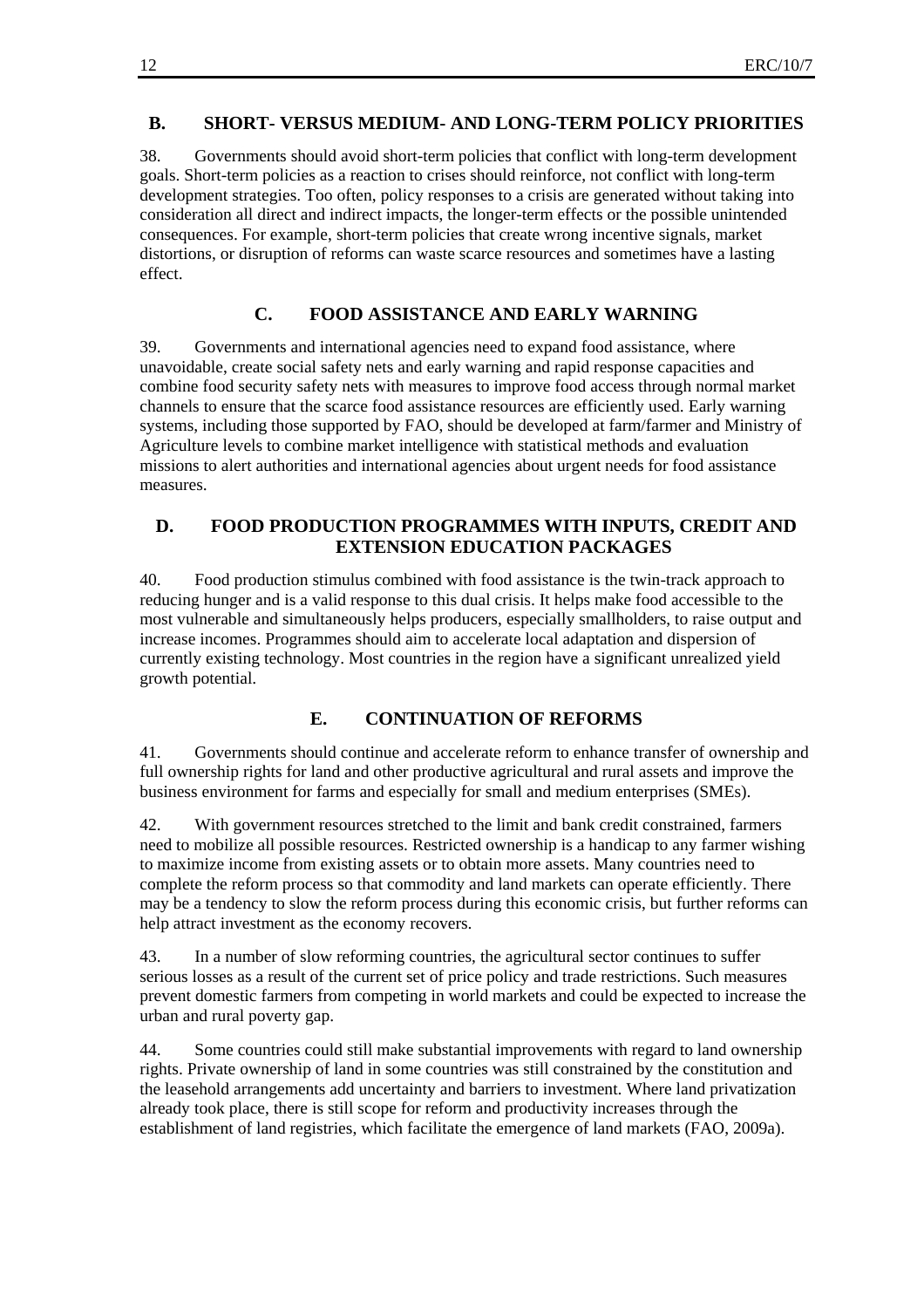#### **F. WORLD TRADE ORGANIZATION (WTO) DOHA ROUND OF TRADE NEGOTIATIONS**

45. The World Trade Organization (WTO) Doha Round of trade negotiations should be completed in order to restore trust in the international trading system with multi- or plurilateral rules and agreements through open and responsible trade policies. The experiences with trade restricting policies employed by many countries in reaction to the food price crisis and the increased protectionism that has been seen since the financial crisis have created distrust in the global trading system and increased the cost of doing business in international markets. A Doha Round agreement would be an important step in restoring confidence in the trading system and in reducing distortions that restrict trade and create uncertainties for farmers and traders. Although it is tempting for countries to limit exposure of own consumers and producers to world market volatility, a way to protect food security in a global market is to expand trade and reduce trade restricting policies. Nevertheless, food security should be given its due place in the negotiations.

#### **G. LONG-TERM PRIORITIES**

#### *Stimulate economic growth*

46. The best strategy to reduce poverty, improve food security and enhance agricultural productivity in the past has been an increase in economic growth. As reported in the FAO study on increased hunger and undernourishment, the economic crisis pushed more people into hunger than did the food price crisis. Moreover, the duration of the economic downturn is longer than the food price spike in most countries. The agricultural sector benefits from the growth of the nonagricultural economy, because it reduces labour and unemployment in the sector and thereby increases labour productivity. Restoring economic growth must be a high priority; it reduces unemployment, increases household incomes, improves government budget resources for social protection programmes and sustains economic development.

### *Enhance investment (public and private) and agriculture research and development (R&D)*

47. The World Bank Development Report 2008 states that the developing countries have "suffered from neglect and underinvestment over the past 20 years. While 75 percent of the world's poor live in rural areas, a mere 4 percent of official development assistance goes to agriculture in developing countries." Both governments and international agencies and donor programmes need to give priority to investment in agriculture. The government's role is research and development, infrastructure investment and improvement of the business environment for the private sector to invest. A favourable institutional and regulatory environment for foreign investors is important, as FDI has proven to be a key element in growth for productivity and competitiveness in the agriculture and food industries of the transition economies.

48. Some governments have lowered the corporate tax, but this decrease may only have a limited effect. It should boost domestic and foreign investment, but the impact of the economic slowdown and uncertainty about prospects are likely to be more important for investment decisions. Surveys indicate that the instability of the political and economic environment, ambiguities in the legal system and corruption are the main constraints for FDI in the region.

49. Investments in public goods, such as irrigation and roads, contribute more to agricultural growth than other public spending (e.g. farm subsidies). Investments in rural infrastructure have two important effects. First, they connect farmers to markets by reducing transport costs and integrate smaller farmers in modern supply chains. The investments in rural infrastructure also reduce constraints on farmers in delivering the quality demanded by modern supply chains. Second, investments in rural infrastructure improve the access of rural labourers to urban areas and attract more off-farm employment, including foreign investors. Public work programmes can also be an effective tool to integrate women into the labour market but as a rule require special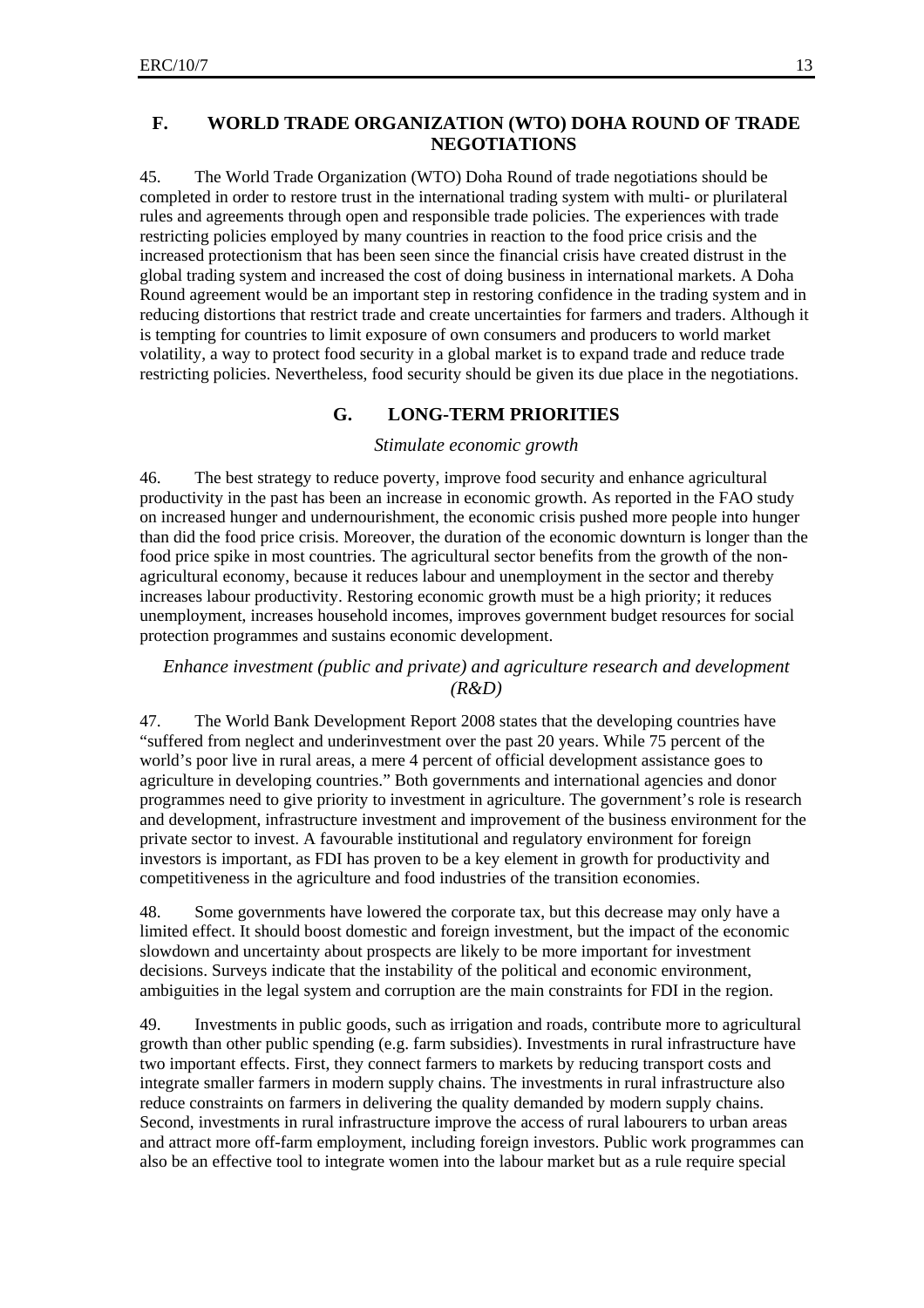assistance to overcome insufficient/outdated skills and professional training and granting to female entrepreneurs equal access to inputs and resources, e.g. credit, land or information.

#### *Improve market functioning to facilitate price transmission and integration with markets*

50. Farmers, consumers and the national economy gain from improvements in market efficiency, better transport infrastructure and market information systems, and increased competition, efficiency and transparency in the marketing chain. The government's role is to create this enabling environment.

51. Governments should support the development of modern supply chains by stimulating foreign investments but also through policies that facilitate the integration of farmers. The bargaining power of (small) farmers is enhanced through farmer associations that also serve to reduce transaction costs.

52. The governments should certify quality and safety standards for modern supply chains. Investing in public certification and standards enhances the bargaining power of the farmers and guarantees correct payment for quality. The governments should also facilitate access to rural credit for farmers for necessary investments.

#### *Risk management tools for farmers*

53. Risks associated with yield and price variability can be mitigated with good risk management tools such as yield, price and/or revenue insurance, market information systems and contract facilitation. Government should assist the private sector in offering such tools and use prudent incentive measures to encourage adoption. In designing and implementing risk management tools, it is important to consider the decision-making roles of both women and men in farm households.

#### *Enhance rural development and rural infrastructure investments*

54. The rural and the agricultural economies are interrelated in many ways but they are not the same, and rural policy needs to recognize that. Rural development needs targeted attention, including social infrastructure such as schools and child care facilities, hospitals and clinics, community centres with libraries, internet connections and adult learning facilities. These support measures are territorial, not sectoral and they improve the rural business environment as well as the capacity of rural residents to enhance human capital, increase economic opportunities and improve the quality of life.

#### *Invest in social protection or safety net measures*

55. Safety nets include targeted food distribution programmes to protect vulnerable populations as well as targeted cash transfer schemes, feeding programmes and employment schemes. Social protection is to cushion the main impacts of market and financial shocks in order to limit the long-term consequences. For example, when unemployment increases, incomes decline and food prices or shortages threaten households, they may dispose of valuable assets, interrupt the education of their children or suffer malnutrition. Safety net measures are temporary and targeted to mitigate the worst consequences of a financial or food crisis.

### **H. CONCLUSIONS**

56. The policies to address such a risky economic environment are not simple formulas or quick remedies, because adverse economic conditions and the consequences for poverty and food insecurity in some parts of the region are likely to persist for some time. This paper has stressed the diversity of conditions in Central and Eastern Europe and Central Asia and explored food security policy approaches and policy principles that could be sustainable in the future.

57. Discussion of the suggested policy priorities for Central and Eastern Europe and Central Asia countries refers to a wide spectrum of countries, from high-income to low-income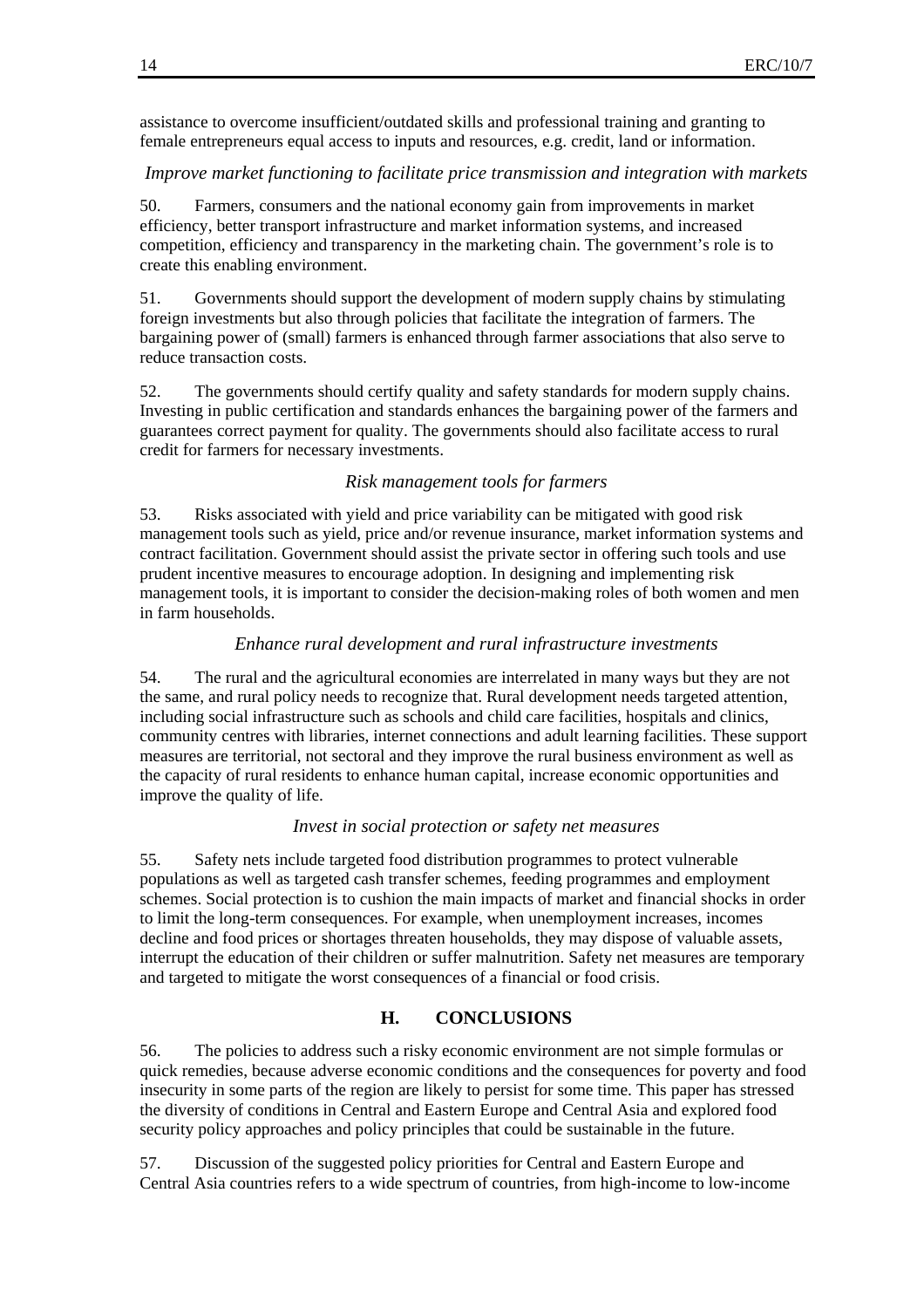economies and countries integrated into the European Union and those at the early stages of market reforms and restructuring. Some countries have clearly been more successful than others and much can be learned from their successes. This creates an opportunity for lessons to be learned through the exchange of experiences and the sharing of successes and failures among countries that have progressed along different paths during the last twenty years. In the early years of transition (1993-2002), there was an active exchange of transition experience and expertise under the auspices of the OECD. This could be a useful model for policy dialogue in this region; such a forum could be hosted by FAO.

58. The predicted climate change impacts and necessary adaptation measures may be expected to be comparable under similar climatic, ecological and socio-cultural conditions. There is currently no regional working platform for information-sharing and there is a lack of regional cooperation to overcome the shortage of financing and insufficient research facilities. There is a need for development of a platform for the representatives of the countries to exchange information on climate change impacts on agriculture, to analyse the current status of research and policy frameworks addressing issues related to climate change in the countries of Eastern Europe and Central Asia, with an additional emphasis on the identification of potential technical assistance.

## **VIII. REFERENCES**

**FAO. 2006**. "Livestock's Long Shadow: Environmental Issues and Options". Report for the Food and Agriculture Organization of the United Nations. Rome. Italy.

**FAO. 2009a. Mizik, T**. "The Diversity of the Agriculture in the Selected Former Soviet and Western Balkan Countries" Report for the Food and Agriculture Organization of the United Nations by Corvinus University, Budapest. 2009.

**FAO. 2009b. Csaki, C. & Jambor, A**. "The Diversity of Effects of EU Membership on Agriculture in New Member States", Report for the Food and Agriculture Organization of the United Nations by Corvinus University, Budapest.

**FAO. 2009c. Meyers, W.H. & Kurbanova, G**. 2009. "Impacts of the Global Economic and Financial Crisis on Food Security in Eastern Europe and Central Asia" Background paper for the United Nations Conference on Social Impact of the Economic Crisis in Eastern Europe, Turkey and Central Asia, Almaty, Kazakhstan. 7-8 December 2009.

**FAO. 2009d. Swinnen, J.F.M. & Van Herck, K**. "The Impact Of the Global Economic And Financial Crisis on Food Security and the Agricultural Sector of Eastern Europe and Central Asia." Background paper for the UN Conference on Social Impact of the Economic Crisis in Eastern Europe, Turkey and Central Asia, Almaty, 7-8 December 2009.

**FAO. 2009e**. "The State of Agricultural Commodity Markets: High food prices and the food crisis - Experiences and lessons learned." Rome, Italy.

**FAO. 2009f**. Research Institute for Agricultural Economics (AKI), Budapest "An Assessment of the Impacts of the Global Financial and Economic Crisis on the Agrofood Sector of Central and Eastern European and Central Asian Countries, based on Studies for Armenia, Hungary, Kyrgyzstan and Ukraine.

**FAO. 2009g. Swinnen, J.F.M. & Van Herck, K**. "Policy Response to Challenges in Agriculture and Rural Development in the Europe and Central Asia Region: Sharing Experience and Enhancing Cooperation in the Region, Technical Paper for FAO  $27<sup>th</sup>$  Regional Conference for Europe.

**FAO. 2009h**. "The State of Food Insecurity in the World: Economic crises-impacts and lessons learned" Rome, Italy.

**Hoelscher, P., Alexander, G. & Scholz, W. 2009**. "Preventing and reducing poverty in times of crisis- the role of non-contributory cash transfers." Background paper for the United Nations